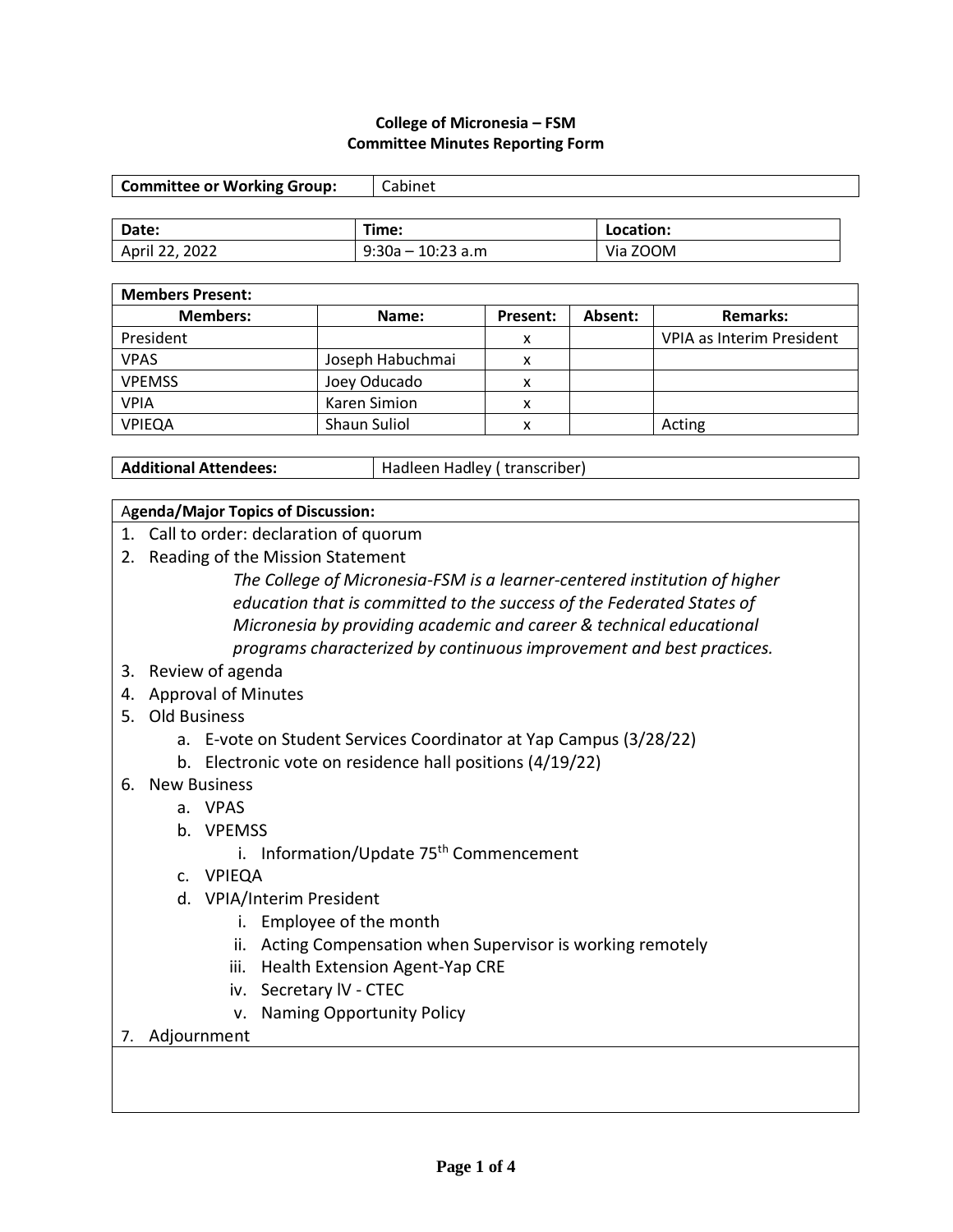### **Summary of Recommendations with Suggested Timeline & Responsibilities:**

- Interim President called the meeting to order at 9:30 a.m. and VPEMSS read the mission statement.
- Cabinet adopted the agenda with one addendum
- Cabinet approved on March 28, 2022, via electronic vote to fill the Student Services Coordinator position at Yap Campus
- Cabinet approved on April 4, 2022, via electronic vote to fill 6 residence hall positions
- Cabinet approved Chuuk Campus' request of \$106,705 from CaresAct Funding for installation of better ventilation of classrooms
- VPEMSS will send Cabinet the graduating students' list of recommended commencement speaker
- Commencement Theme is "The success of your journey starts the moment you decided not to give up"
- Petrus Ken is selected as the employee of the month of May 2022
- Cabinet approved to reinstate and compensate employees who are in acting capacity for supervisors working remotely in accordance to college's existing acting compensation policy
- Cabinet approved to fill the health extension agent position at Yap CRE
- Cabinet approved to fill the secretary position at CTEC
- There will be an all campus meeting on April 27, 2022
- The meeting adjourned at 10:23 a.m

## **Discussion of Agenda/Information Sharing:**

- 1. Interim President called the meeting to order at 9:30 a.m.
- 2. VPEMSS read the mission statement.
- 3. Cabinet adopted the agenda with one addendum under VPAS
- 4. Minutes of last Cabinet meeting were already approved and posted
- 5. Old Business
	- a. Cabinet approved on March 28, 2022, via electronic vote to fill the Student Services Coordinator position at Yap Campus
	- b. Cabinet also approved on April 4, 2022, via electronic vote to fill 6 residence hall positions.
- 6. New Business
	- a) VPAS
		- i. Cares Act Funding request Chuuk requested assistance of \$106,705 for renovation and installation of better ventilation of classrooms. Cabinet approved the request.
	- b) VPESS
		- i.  $75<sup>th</sup>$  Commencement Exercises—there are 221 potential program completers for our  $75<sup>th</sup>$  commencement exercises, of which 117 are from national campus, 40 from CTEC, 34 from Chuuk campus, 12 from Kosrae campus and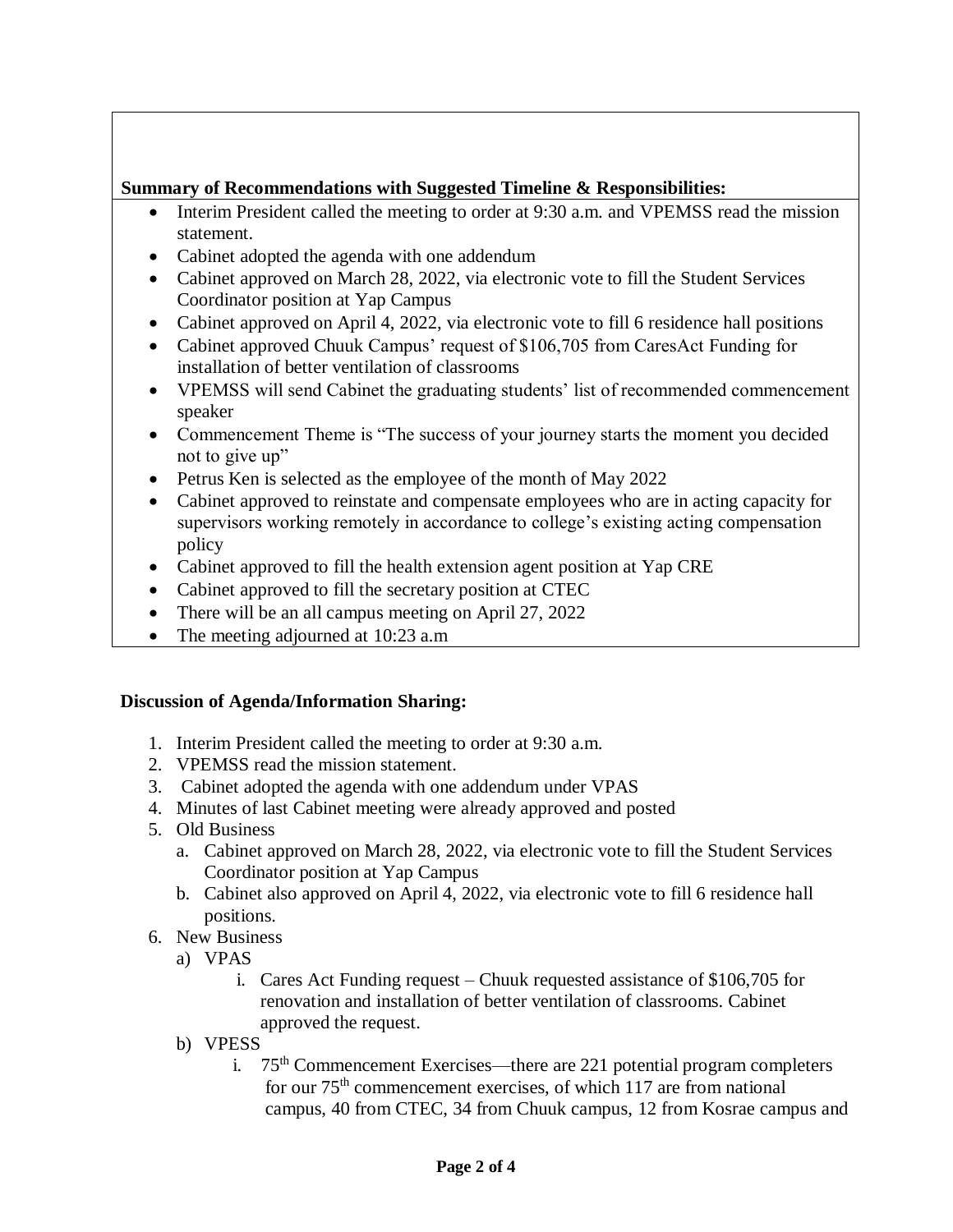18 from Yap campus. That is a 19% increase from 2021. This year's commencement theme is "The success of your journey starts the moment you decided not to give up". VPEMSS will forward to Cabinet the graduates recommended commencement speakers for final approval.

 The Office of Admissions, Records, and Retention did a survey of the program completers for spring 2022 and 54 program completers responded as follows: 100% of the respondents said they know and are able to check their program on completion on MyShark; 98% said that they know and understand the graduation requirements of their respective program study; and 74% prefer an in-person commencement ceremony.

c) VPIEQA

 VPIEQA provided an update on Connecting Minority Communities (CMC) Pilot Program. We submitted a grant proposal back in February and they the grantors replied with request for amendments. We will submit the revisions tomorrow for final approval. If granted, we will receive funding by June.

- d) VPIA/Interim President
	- i. Employee of the Month- Petrus Ken was selected as the employee of the month for May 2022.
		- ii. Acting Compensation Cabinet discussed for clarity the issue of acting compensation when supervisor is working remotely. Since the college already has an acting compensation policy in existence, Cabinet's consensus is that it should be practiced fairly across the college. Cabinet noted that even though a supervisor has an acting, he/she also works remotely and responsibilities are still shared between him/her and their acting thus the need for compensation. VPAS moved and VPEMSS seconded that Cabinet approve to reinstate and compensate employees who are acting for supervisors working remotely. The motion carried.
		- iii. Health Extension Agent Cabinet approved to fill the health extension agent position at Yap CRE.
		- iv. Secretary lV Cabinet approved to fill the secretary position at CTEC.
		- v. Naming Opportunity Policy President asks that cabinet revisit the policy, review it and leave comments if any.

 Interim President announced that an all campus meeting is scheduled next week on April 27, 2022.

7. Adjournment

 **VPAS moved and VPIEQA seconded that the meeting be adjourned**. Motion carried and the meeting adjourned at 10:23 a.m.

**Comments/Upcoming Meeting Date & Time/Etc.:**  $\blacksquare$ 

**Handouts/Documents Referenced:**